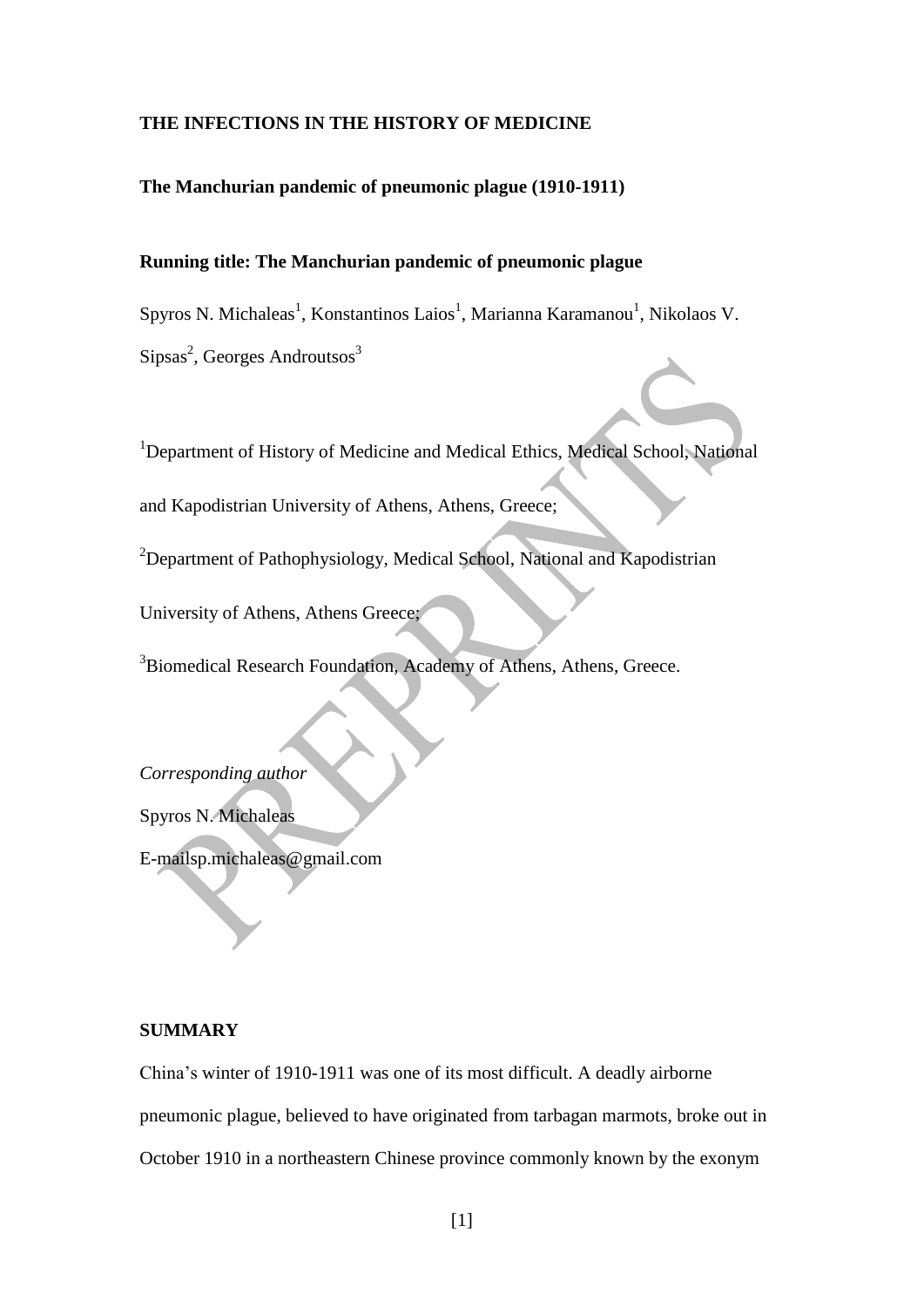Manchuria. The disease had a near 100 percent mortality rate, affecting mainly the lower socio-economic classes and eventually killing more than 60,000 people over six months. By April 1911, the epidemic was suppressed, in large part due to the efforts of a Western-educated Chinese physician, Wu Lian-Teh. Similar to the recent COVID-19 pandemic, the Great Manchurian Plague outbreak highlighted the importance of personal protective equipment, such as face masks, and a quick and efficient international medical response.

#### **Keywords**

China, Manzhouli, Harbin, Wu Lien-Teh, Mukden Conference, tarabagan marmot

### **Introduction**

Plague outbreaks have caused fear, despair, and social disorder throughout history. In 1910, 110 years before the recent coronavirus pandemic outbreak started in Wuhan, China, the country experienced a similar outbreak of lung disease. The Great Manchurian Plague killed more than 60,000 people, mostly in the northeastern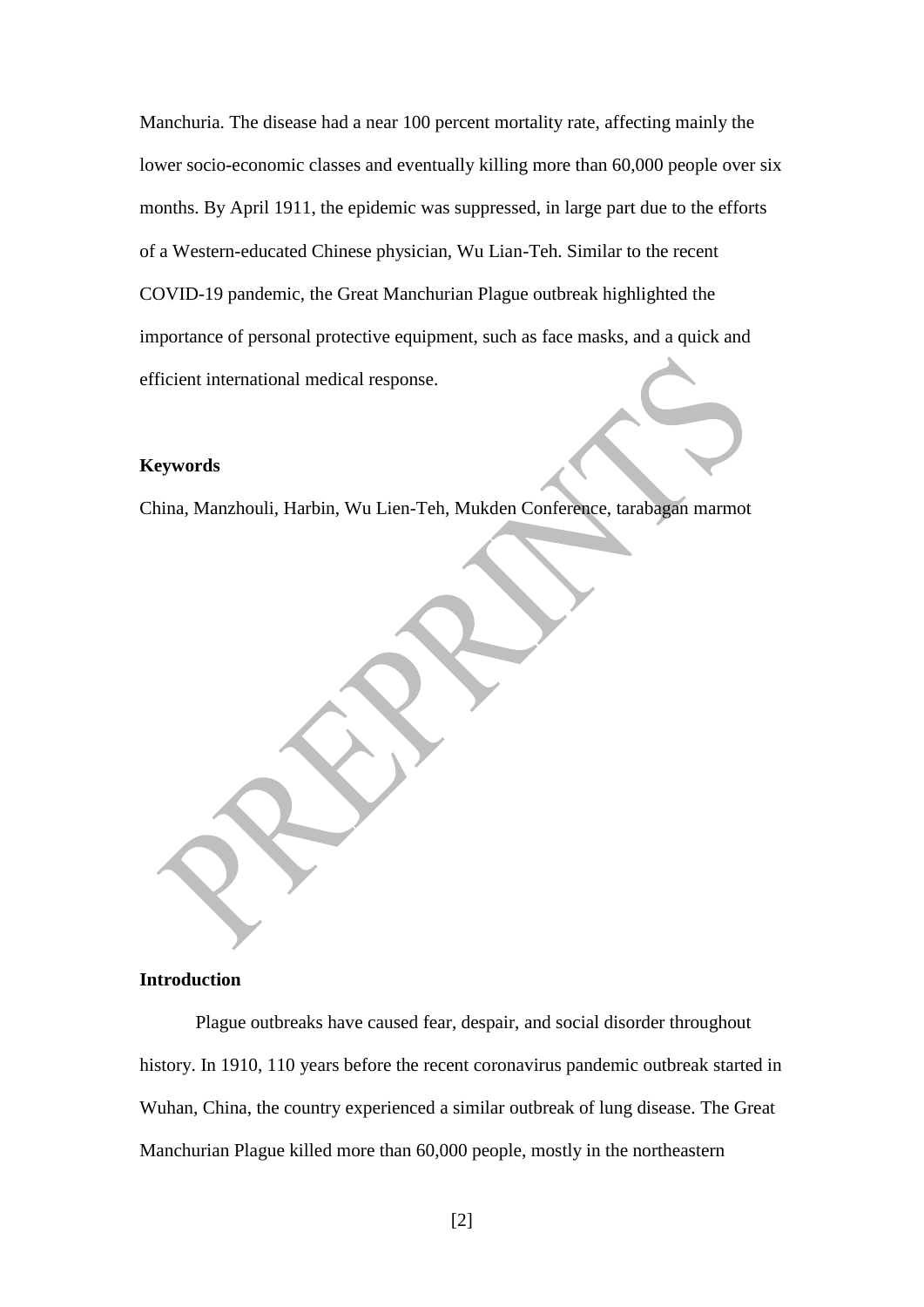Chinese province commonly known by the exonym Manchuria. Efforts to control the spread were similar to those taken in 2020 against COVID-19: quarantines, travel restrictions, personal protective equipment and mandatory mask wearing, and a multinational healthcare response (Figure 1) [1-4].

In 1905, with the help of U.S. President Theodore Roosevelt (1858-1919), the Treaty of Portsmouth formally ended the Russian-Japanese War over expansion into Manchuria. Nevertheless, by 1910, northeastern China was in the last years of the Qing Dynasty (1644-1912) and remained in a state of political unrest. Although officially under the control of China, the region's railroad systems connected China with Russia and Japan, and all three powers continued to compete for control over the region's resources [4]. The Treaty of Portsmouth permitted each nation to maintain a certain number of soldiers in the region for protection from thieves and for railroad administration in urban settlements.

The railway system also was divided among the three empires. The Chinese Eastern Railway, which crossed Manchuria from west to east as part of the Trans-Siberian Railway from Moscow to Vladivostok, was under Russian control, as was the area from Harbin to Ch'ang-ch'un. The Imperial Chinese Railway ran from Mukden (now Shenyang) to Peking (now Beijing) and was dominated by the Chinese government. The South Manchuria Railway began in Ch'angch'un and traveled to Mukden and Dalian, including Antung along the Korean border, and it was under Japanese control [4-7]. All three nations had military and civil power over their territories. When the plague broke out, each initiated appropriate measures to stop the outbreak and protect their interests in the region [4].

Identified in 1894 by Alexandre Yersin (1863-1943), a French-Swiss bacteriologist and physician from the Pasteur Institute, *Yersinia pestis* (plague) is a

[3]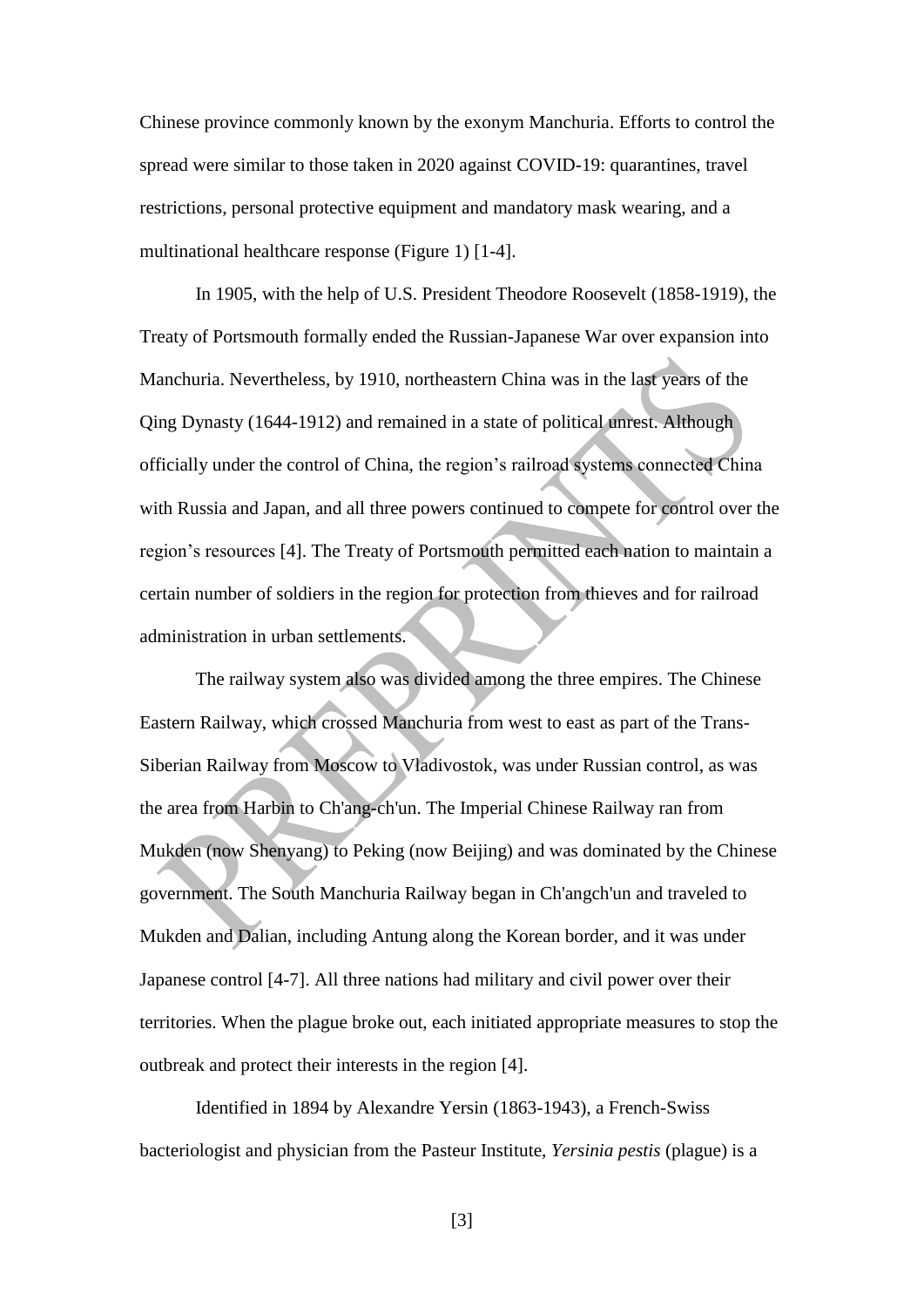contagious disease that can infect both humans and animals. Interestingly, just days before Yersin, another bacteriologist, Shibasaburo Kitasato (1853-1931), also isolated the bacterium during a Hong Kong outbreak in 1984. Kitasato studied under Robert Koch (1843-1910), who discovered the agents responsible for tuberculosis, cholera, and anthrax, but his initial reports on the *Yersinia pestis* bacterium were rejected due to concerns about sample contamination and inaccuracy [2,4,6,8,9].

Plague has two clinical types, bubonic and pneumonic, depending on the route of infection. The most common, bubonic plague, is transmitted by the bite of an infected flea. It is characterized by swollen lymph nodes, or buboes (*bubo* in Latin, *βουβῶν* in ancient Greek), particularly in the groin and armpits. Bubonic plague causes fever, weakness, and headache within one to seven days after exposure [10]. Pneumonic plague is more toxic. It infects the lung tissues within 24 hours of exposure and can be transmitted from human to human via droplets. Pneumonic plague is likely fatal if not treated in time. A characteristic symptom of this disease is bloody cough [4-7, 10,11].

Several major plague outbreaks have occurred around the world in the last two millennia. In the  $6<sup>th</sup>$  century, the Plague of Justinian is believed to have started in Central Africa and then spread to the Mediterranean through Egypt. In the  $14<sup>th</sup>$ century, The Black Death broke out in Central Asia and spread to the ports of Crimea, invading North Africa and then Europe. The Plague of London devastated England in 1665. Another outbreak started in Yunnan, China, in the  $19<sup>th</sup>$  century, reaching Hong Kong in 1894 [4, 12]. More recently, India experienced an outbreak in 1994 [4]. Overall, more than 200 million people have died from the plague throughout the centuries [12].

[4]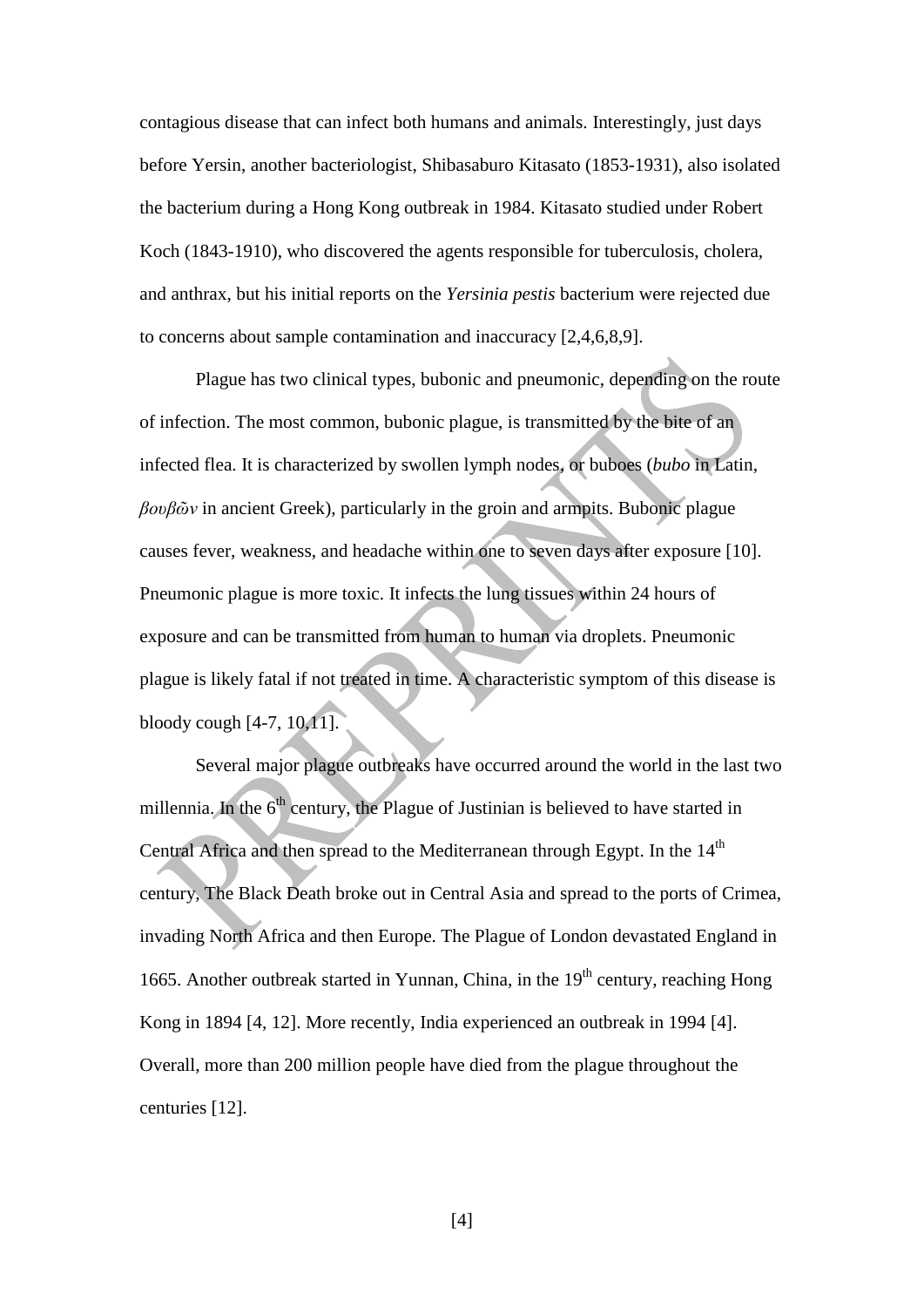Many of these diseases have zoonotic origins. For example, although not bacterial, the virus responsible for COVID-19, SARS-CoV-2, is believed to have originated in bats. Transmission from animal to human thus may have occurred via consumption of game and other wild meat products [2,13]. As previously mentioned, the bubonic plague is transmitted by the bite of an infected flea. The plague in Manchuria likely originated from the tarbagan marmot, a burrowing groundhog-like animal that was hunted for its fur (Figure 2) [1,2,4].

#### **The Great Manchurian Plague**

The Great Manchurian Plague started in northeastern China in autumn 1910. The first case occurred in Manzhouli, a town in Heilongjiang province in Inner Mongolia. At the time of the outbreak, Manzhouli was close to the Chinese-Russian border and near the Chinese Eastern Railway. On 27 October 1910, cases were identified in nearby Harbin, also in Heilongjiang province. Harbin was a sparsely populated agricultural region situated near all three railroad systems. Although mostly governed by China, the port area of Dalian was under Japanese rule. Harbin also hosted many Russians who worked for the China Eastern Railway, as well as Japanese, European, and American traders [1,4-7].

The local marmot trade expanded rapidly when the German chemical industry developed new dyes that could transform cheap marmot fur into imitation mink, otter, and sable fur [4]. Huge numbers of migrant hunters arrived in Manchuria. However, unlike the local hunters, these inexperienced hunters often trapped and handled infected marmots, thereby exposing themselves and other hunters to disease. Crowded and unsanitary living conditions among the lower socio-economical classes exacerbated the spread. However, transmission seemed to be limited to close contact.

[5]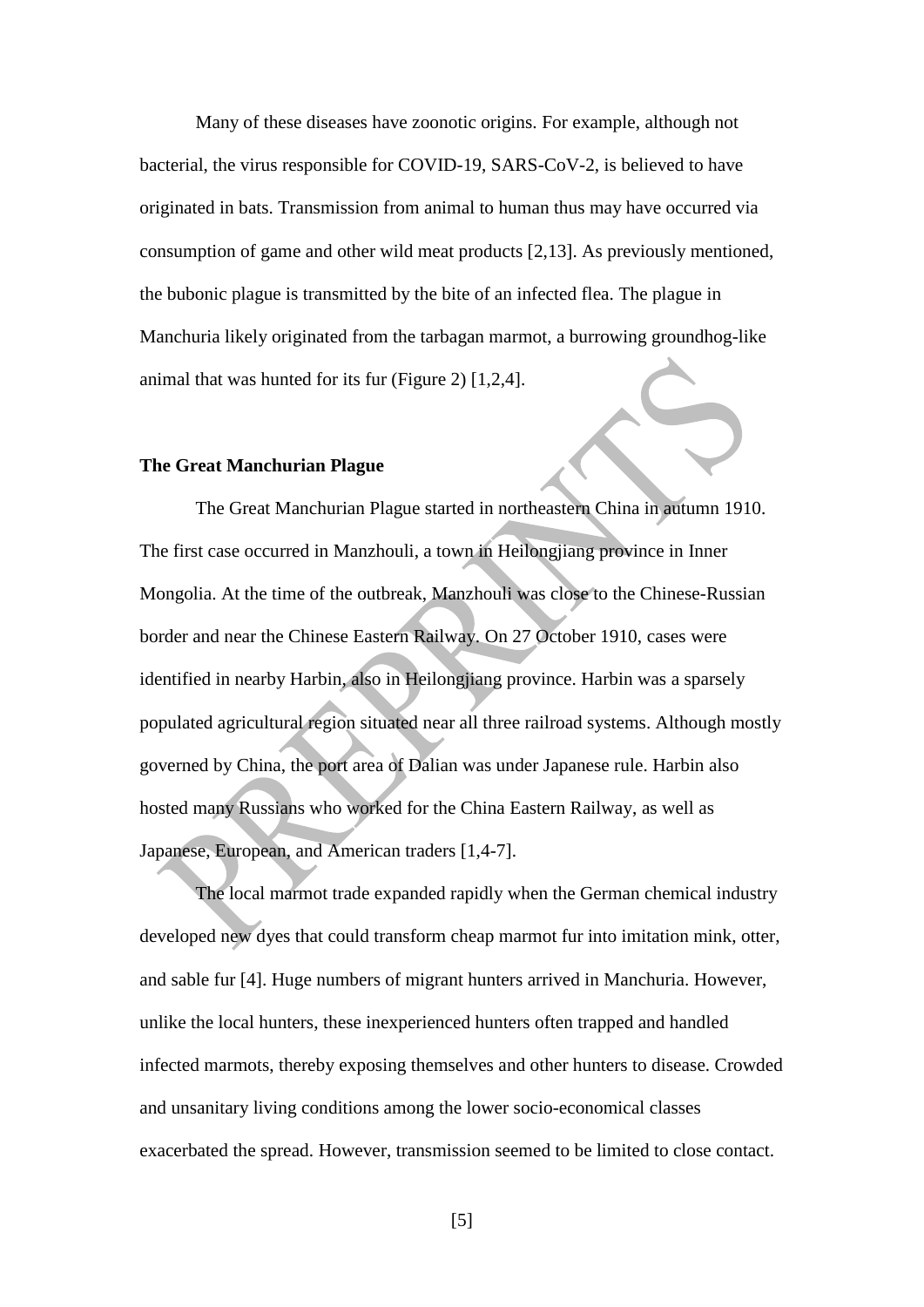Aside from physicians and medical staff, very few other foreigners fell ill [1,2,4-6, 11,12,14]. After an incubation period of two to five days, symptoms started with a cold sensation, loss of appetite, headache, augmented pulse rate and fever, followed by bloody cough and dyspnea within the first 24 hours of symptom onset. Pulmonary septicemia was the most common official cause of death [14].

By January 1911, more than 10,000 deaths had been recorded in Manzhouli, Harbin, Mukden, and Ch'angch'un, with very few survivors and up to 150 daily recorded deaths. The disease soon expanded to the capital city, Peking (now Beijing), infecting approximately 2.25 per 1,000 people. The crowded conditions of tarbagan marmot hunters may have exacerbated spread of the plague, as they slept close together in shared huts. Manchuria's railway network also contributed to the rapid transmission of the disease as thousands of migrant workers returned to their homes for the New Year Festival [1,4,5].

#### **Recognizing the Need for Protective Measures**

The medical response to the outbreak was rapid. Russia established a makeshift plague hospital and observation site for suspected plague in the Moscow barracks of Harbin [2,4,5]. Japan cooperated with Russian and Chinese authorities in their mitigation efforts [1,4-6,15]. With no cure available, stopping transmission became the key aim of these efforts. Similar to the recent COVID-19 pandemic, these measures included isolation, quarantine, and "plague passports." Those with suspected cases and those who had been in contact with infected people were quarantined on train carriages. They were released if no symptoms developed within five to ten days and given a wire wristband fastened with a lead seal declaring they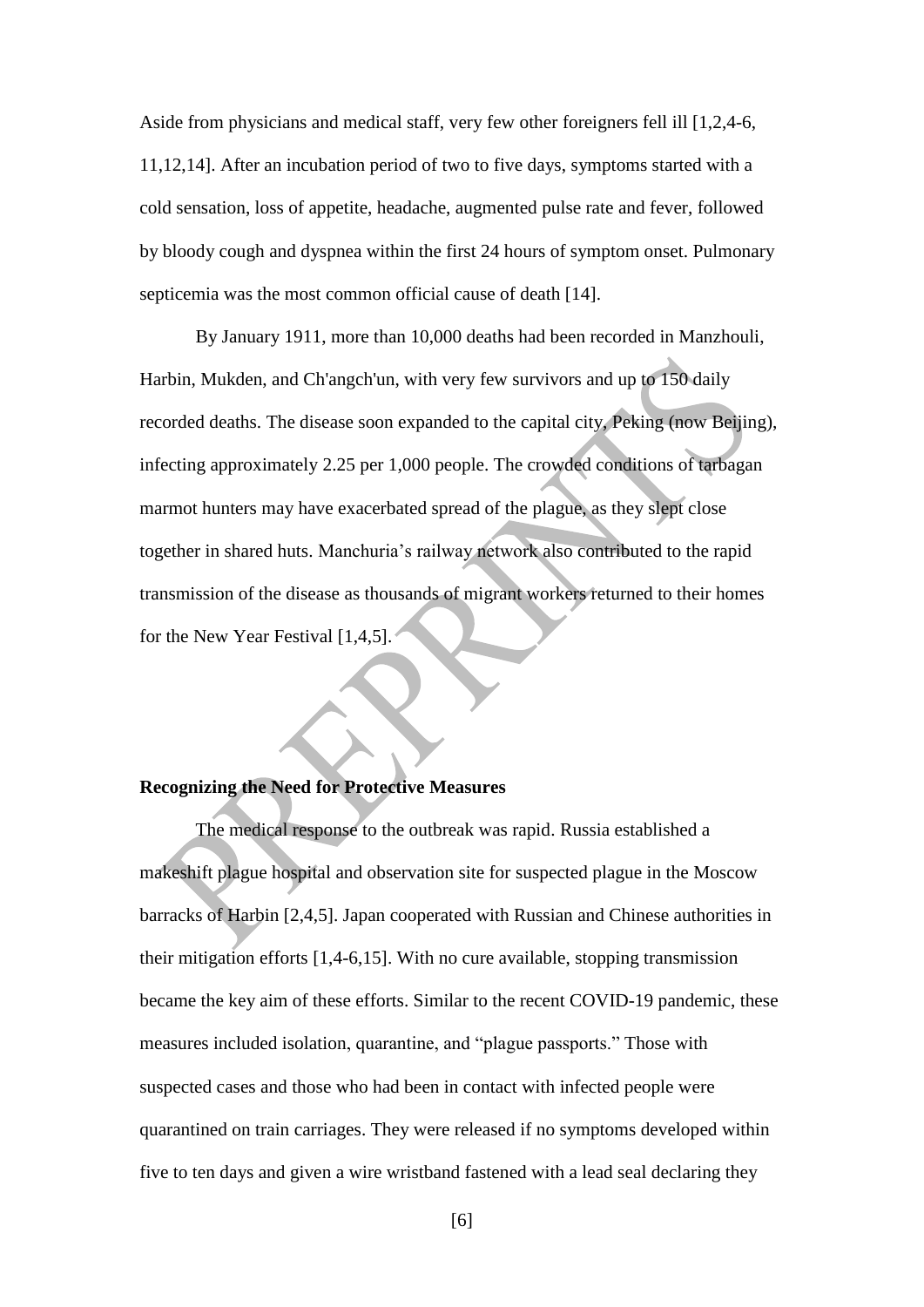were plague free [2, 4,5]. In the case of deaths at home, the entire household was immediately isolated, and contaminated property was burned to prevent infection [1- 2, 4-6, 14]. Sanitary zones were established, and police monitored the population.

A local Chinese-Malayan physician educated at Cambridge University, Wu Lien-Teh (Wu Liande) (1879-1960), received imperial permission to cremate patients' dead bodies **(Figure 3)**. Wu Lien-Teh also conducted post-mortem examinations on plague victims after human dissection was legalized by presidential mandate. He confirmed that the plague was pneumonic, not bubonic, as it was at first assumed. With no remedy against the disease, the only way to defeat it was through education. Thus, he recommended everyone wear face masks [1,2,5,6,12,14].

# **The Mukden Conference and Eradication of the Epidemic**

During the first decade of the 20th century, before establishment of the World Health Organization, disease response was up to individual nations. The Great Manchurian Plague served as a "sanitary awakening" [16]. Recognizing the need for a multinational medical response to outbreaks such as the plague, several countries participated in the Mukden Conference, the first international scientific congress held in China in April 1911 [5,6,11,17,18]. Participants included the United States of America, Great Britain, Germany, France, Italy, Mexico, Netherlands, Austria-Hungary, Russia, Japan, and China. Thirty-three official representatives attended **(Figure 4)**. Professor Kitasato chaired part of the conference, and Wu Lien-Teh served as its presider [5,6,18]. Influential delegates included Dr. Richard Strong (1872-1948) from the United States, Dr. Daniil Zabolotny (1866-1929) from Russia, and Dr. Reginald Farrar (1861-1921) from Great Britain [6,19].

Modes of contagion, as well as asymptomatic patients and super-spreaders, were among the main topics discussed. The Mukden Conference motivated the

[7]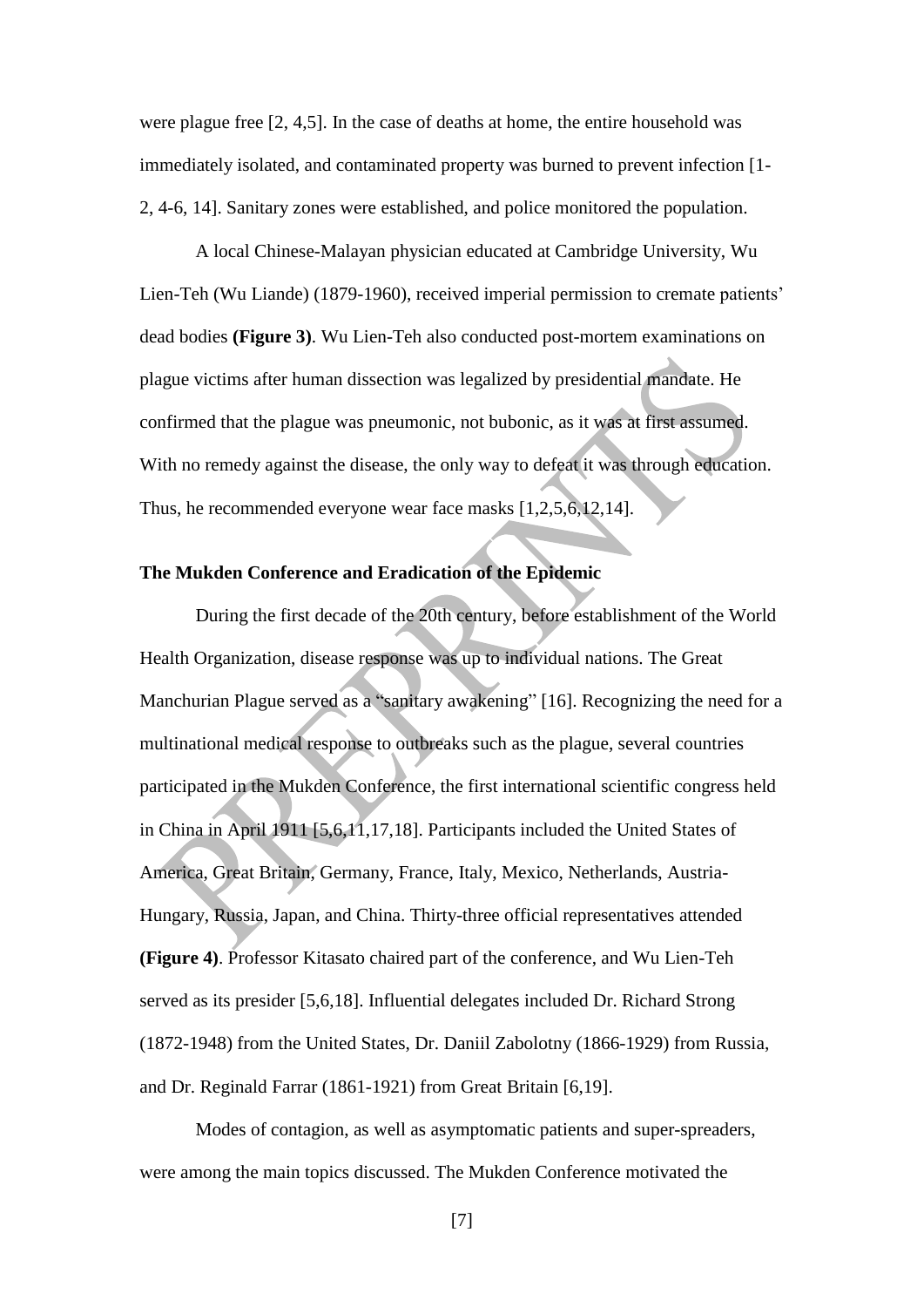establishment of the North Manchurian Plague Prevention Service in 1912. For the first time, China was embracing a Western approach to medical care, with the intention of promoting public health during the first years of Chinese Republic (1912– 1949) [1,2,5,6,11,19].

In addition to the dire public health consequences, the plague outbreak in Manchuria devastated the Chinese economy, especially the fur and soybean trades, due to the port and railway closures [4, 20]. Still, these strict closures and protocols (e.g., quarantine, mask use) led to significant reductions in transmission in most regions of China. Closing of the Dalian port also prevented expansion of the disease to Japan, Korea, and Hong Kong [4,5].

The last case of the Manchurian plague was recorded on March 1, 1911. Everything, including the South Manchurian Railway, reopened. As a result of Wu Lian-Teh's drastic measures, the epidemic was declared over by the end of April 1911. The region returned to normal, and subsequent cases of the plague were successfully confined to hospitals [4,5].

# **Conclusion**

The Great Manchurian Plague occurred at a crucial moment and in a geopolitically important area. China, Russia, and Japan had imperial aspirations to dominate the region, but the disease outbreak forced them to work together. With a mortality rate near 100%, the outbreak claimed the lives of more than 60,000 people in the region. Despite or perhaps because of these dire public health consequences, the Manchurian Plague served as an incentive for China to embrace new approaches to medical care. Similar to the COVID-19 pandemic, this widespread and deadly

[8]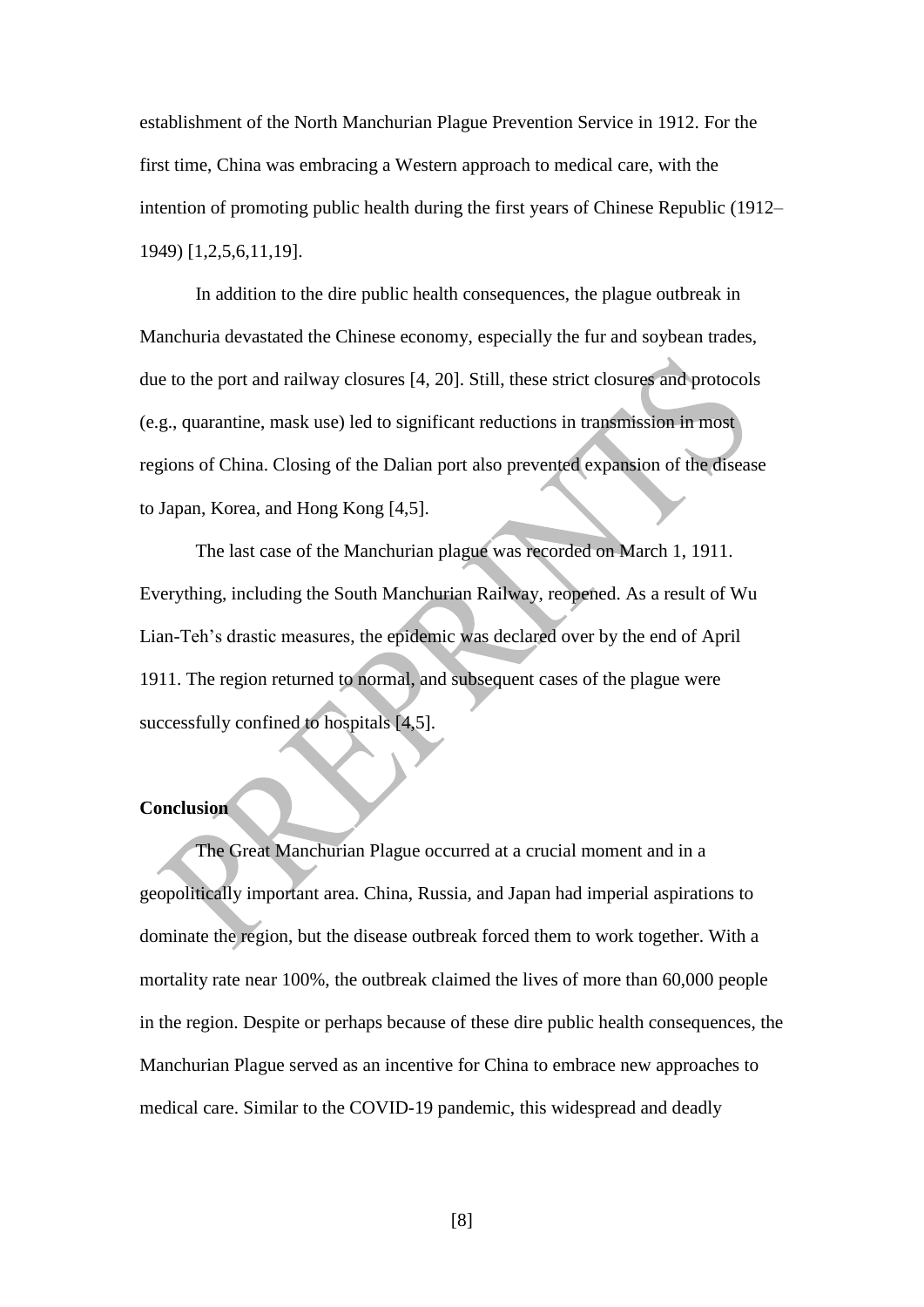outbreak served as a reminder that swift and cooperative responses are critical approaches in addressing global public health issues.

## **ACKNOWLEDGMENTS**

We would like to thank Michaël Davy, Photo library manager-Institut Pasteur Centre de Ressources en Information Scientifique (CeRIS) for his kind assistance and the permission to reproduce the image from Institut Pasteur/Archives Henri Mollaret.

## **CONFLICT OF INTEREST**

None to declare

**FUNDING**

**None**

# **REFERENCES**

**1.** Farrar R. Plague in Manchuria. *Proceedings of the Royal Society of Medicine.*

1912; 5 (Epidem\_State\_Med), 1-24. DOI: 10.1177/003591571200501401.

**2.** Rogaski R. The Manchurian Plague and COVID-19: China, the United States, and the "Sick Man," Then and Now. *Am J Pub Health.* 2021;111:423-429. DOI: 10.2105/AJPH.2020.305960.

**3.** Lynteris Chr. Plague masks: the visual emergence of anti-epidemic personal protection equipment. *Med Anthropol.* 2018;37(6):442-457. DOI:

10.1080/01459740.2017.1423072.

**4.** Summers W. *The Great Manchurian Plague of 1910-1911. The Geopolitics of an Epidemic Disease.* Yale University Press, New Haven & London, 2012.

**5.** Gramsa M. The Epidemic of Pneumonic Plague in Manchuria 1910-1911. *Past & Present.* 2006; 190, 147-183.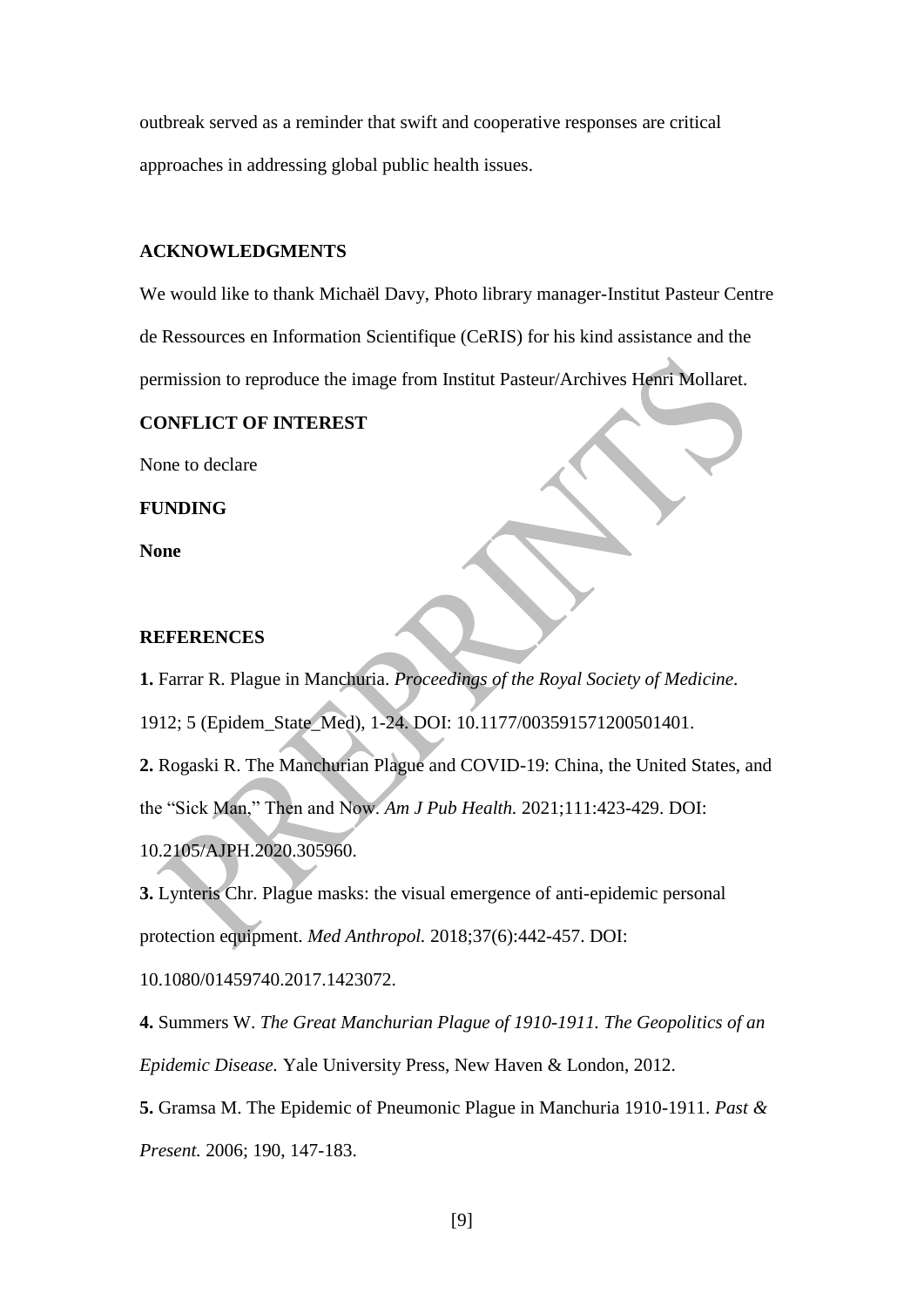**6.** Chernin E. Richard Pearson Strong and the Manchurian Epidemic of Pneumonic Plague, 1910-1911. *J Hist Med All Scis.* 1989;44(3): 296-319. DOI:

10.1093/jhmas/44.3.296.

**7.** Sebbane F, Jarett C, Gardner D, Long D, Hinnebusch J. Role of the Yersinia pestis plasminogen activator in the incidence of distinct septicemic and bubonic forms of flea-borne plague. *Proc Nat Acad Sci.* 2006;103(14): 5526-5530. DOI: 10.1073/pnas.0509544103.

**8.** Bockemühl J. 100 Jahre nach der Entdeckung der Pesterreger. Bedeutung und Verehrung von Alexandre Yersin in Vietnam heute. *Immunität und Infektion*. 1994; 22(2): 72-5. PMID: 7959865.

**9.** Howard-Jones N. Was Shibasaburo Kitasato the Co-Discoverer of the Plague Bacillus? *Persp Biol Mede.* 1973;16(2):292-307. DOI: 10.1353/pbm.1973.0034.

**10.** World Health Organization. Plague. Available at: https://www.who.int/en/newsroom/fact-sheets/detail/plague [accessed 8 June 2021].

**11.** Teh WL, Han CW, Pollitzer R. Plague in Manchuria. Observations made during and after the second Manchurian plague epidemic in 1920-1921. The role of the tarabagan in the epidemiology of plague. *J Hyg.* 1923;21(3): 307-358. DOI: 10.1017/s0022172400031521.

**12.** Glatter KA, Finkelman P. History of the Plague: An Ancient Pandemic for the Age of COVID-19. *Am J Med.* 2021;134(2): 176-181. DOI:

10.1016/j.amjmed.2020.08.019.

**13**. Tsoucalas G, Michaleas SN, Papaioannou TG, Karamanou M. Covid-19 pandemic and Bats: a lucky symbol of evil fortune. *Infez Med.* 2021;29(2): 292-293.

**14.** Teh WL, Han CW, Pollitzer R. Clinical Observations Upon the Manchurian Plague Epidemic, 1920-1921. *J Hyg.* 1923;21(3): 289-306. PMID: 20474781.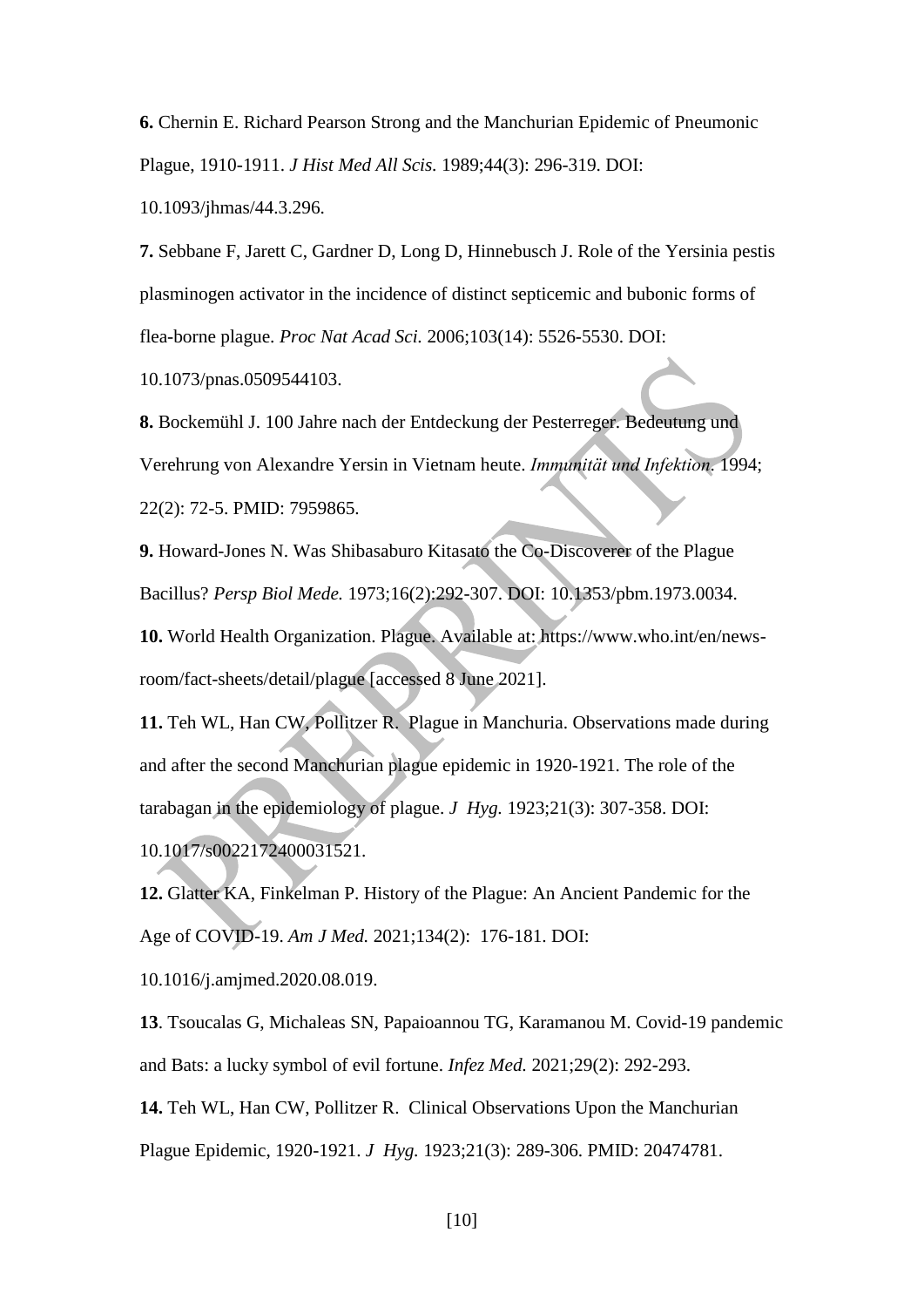**15.** Bu L. *Public Health and The Modernization of China 1865-2015*. Routledge, United Kingdom, 2020.

**16.** Editorial. North Manchurian Plague Prevention Service. *British Medical Journal.* 1914;1(2790),1360.

1**7.** Editorial. The International Plague Conference in Manchuria. *Brit Med J.* 1911; 1(2627):1063-1064.

**18.** Teh WL. *Inaugural address delivered at the opening of the International Plague Conference, Mukden, April 4th 1911*. Tientsin Press, Tianjin, 1911.

**19.** Editorial. The International Plague Conference at Mukden. *The Lancet.* 1911; 177

(4577), 1382-1383. DOI: 10.1016/S0140-6736(01)62725-9.

**20.** Li D, Li N. Moving to the Right Place at the Right Time: The Economic

Consequence of the Manchuria Plague of 1910-11 on Migrants (October 31, 2013).

Available at SSRN: [https://ssrn.com/abstract=2351650.](https://ssrn.com/abstract=2351650) DOI: 10.2139/ssrn.2351650.

**Figure 1** - The personal protection equipment worn during the 1911 plague epidemic in Manchuria. Credits: Institut Pasteur/Archives Henri Mollaret.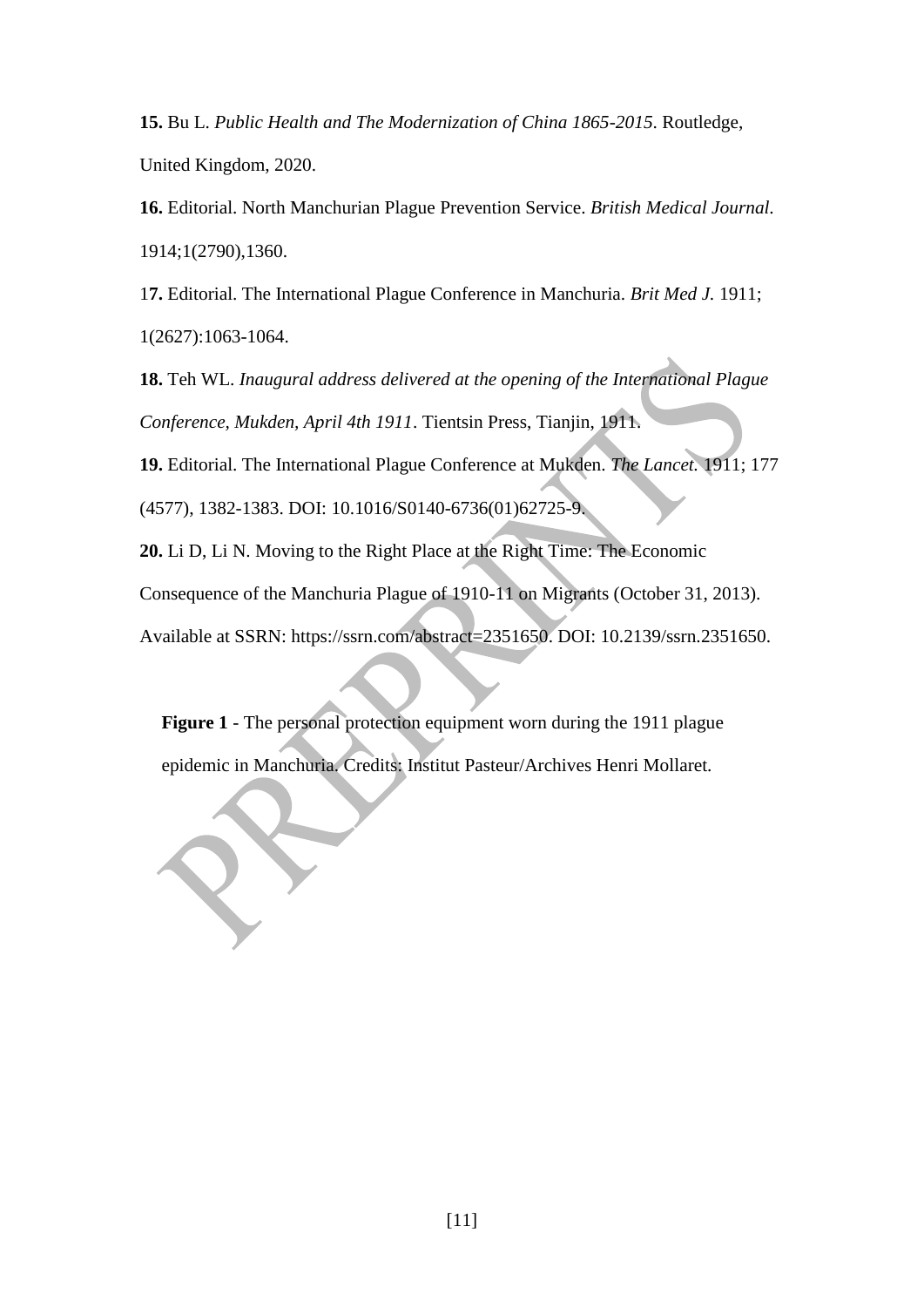

**Figure 2** - Tarbagan marmot.



**Figure 3** -Dr. Wu-Lien Teh. Source: Library of Congress Prints and Photographs Division Washington, D.C. Reproduction Number: LC-DIG-ggbain-14227 (digital file from original negative).